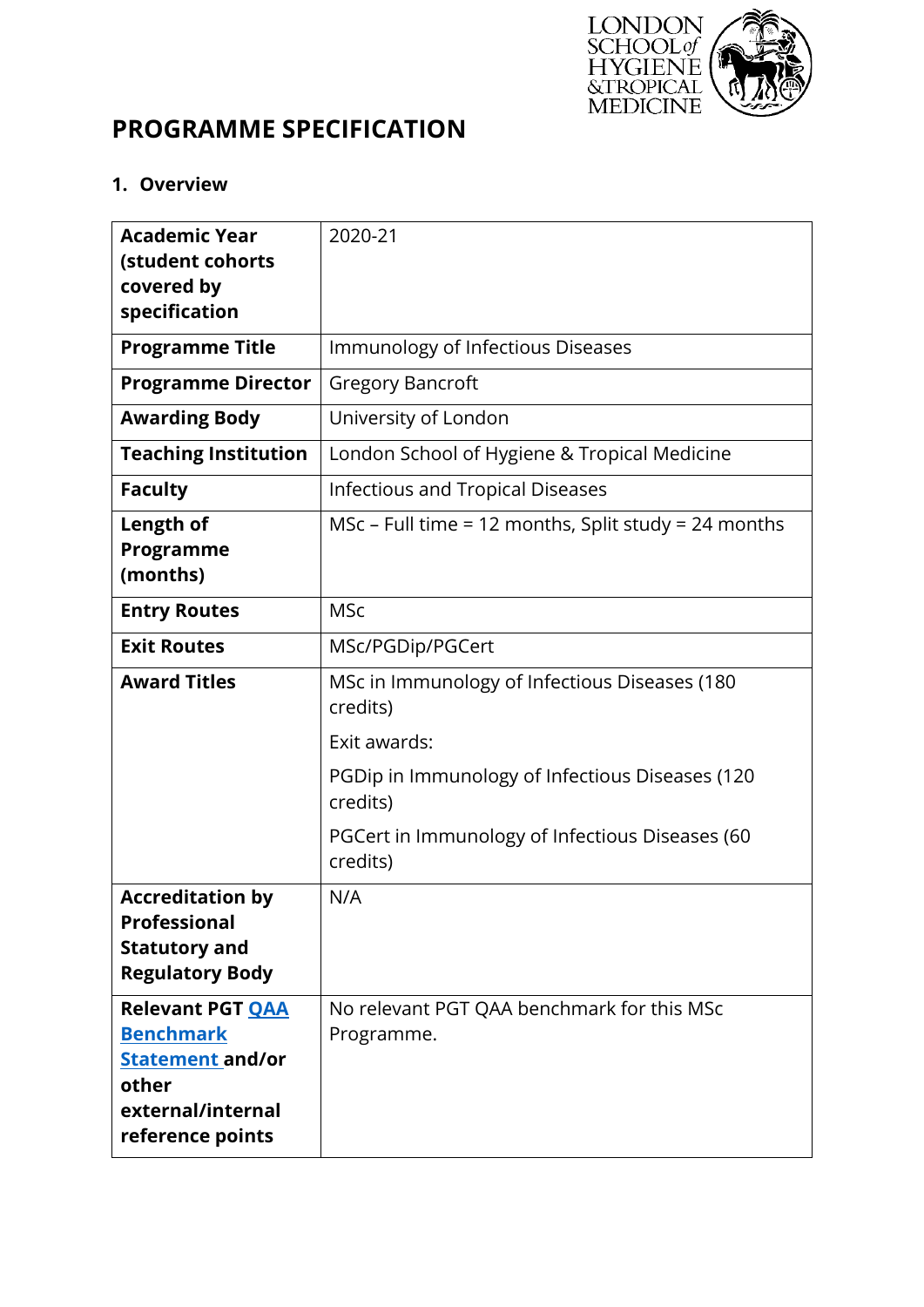| <b>Level of programme</b><br>within the<br><b>Framework for</b><br><b>Higher Education</b><br>Qualifications<br>(FHEQ) | Masters (MSc) Level 7                    |     |                                                                                                                                                                                                                                                                                                                                                                                                                                                                                                                                                                                                                                                                                                                                                                                                                                                                                                                                                                                                                                                                                                                                                                   |    |  |
|------------------------------------------------------------------------------------------------------------------------|------------------------------------------|-----|-------------------------------------------------------------------------------------------------------------------------------------------------------------------------------------------------------------------------------------------------------------------------------------------------------------------------------------------------------------------------------------------------------------------------------------------------------------------------------------------------------------------------------------------------------------------------------------------------------------------------------------------------------------------------------------------------------------------------------------------------------------------------------------------------------------------------------------------------------------------------------------------------------------------------------------------------------------------------------------------------------------------------------------------------------------------------------------------------------------------------------------------------------------------|----|--|
| <b>Total Credits</b>                                                                                                   | CATS:                                    | 180 | ECTS:                                                                                                                                                                                                                                                                                                                                                                                                                                                                                                                                                                                                                                                                                                                                                                                                                                                                                                                                                                                                                                                                                                                                                             | 90 |  |
| <b>HECoS Code(s)</b>                                                                                                   | 100345:100265:100948 (1:1:1)             |     |                                                                                                                                                                                                                                                                                                                                                                                                                                                                                                                                                                                                                                                                                                                                                                                                                                                                                                                                                                                                                                                                                                                                                                   |    |  |
| <b>Mode of Delivery</b>                                                                                                | undertaking lab-based projects.<br>only. |     | For 2020-21, the delivery of LSHTM teaching has been<br>adjusted in response to the COVID-19 pandemic.<br>For MSc Immunology of Infectious Diseases:<br>Term 1 core module teaching will be delivered online<br>only, with a combination of synchronous (live and<br>interactive) and asynchronous (recordings,<br>independent study, individual exercises, etc) activities.<br>Terms 2 modules will be offered both online and also<br>on-campus where possible. Some on-campus modules<br>will use a blended approach of both face to face and<br>online delivery if permitted under UK social distancing<br>rules at that time. Term 3 will include on-campus pre-<br>project lab training and access for students<br>If at any point during the academic year the UK is<br>forced to go into another period of lockdown, this<br>programme will be delivered using online methods<br>Throughout the year there will be programme- and<br>LSHTM-level activities, such as group seminars and a<br>themed lecture series and discussion forums. These<br>will allow students to study the programme safely at a<br>distance but remain together as a community. |    |  |
| <b>Mode and Period of</b>                                                                                              |                                          |     | Full time (12 months) or part time/split time (max 24                                                                                                                                                                                                                                                                                                                                                                                                                                                                                                                                                                                                                                                                                                                                                                                                                                                                                                                                                                                                                                                                                                             |    |  |
| <b>Study</b>                                                                                                           | months)                                  |     |                                                                                                                                                                                                                                                                                                                                                                                                                                                                                                                                                                                                                                                                                                                                                                                                                                                                                                                                                                                                                                                                                                                                                                   |    |  |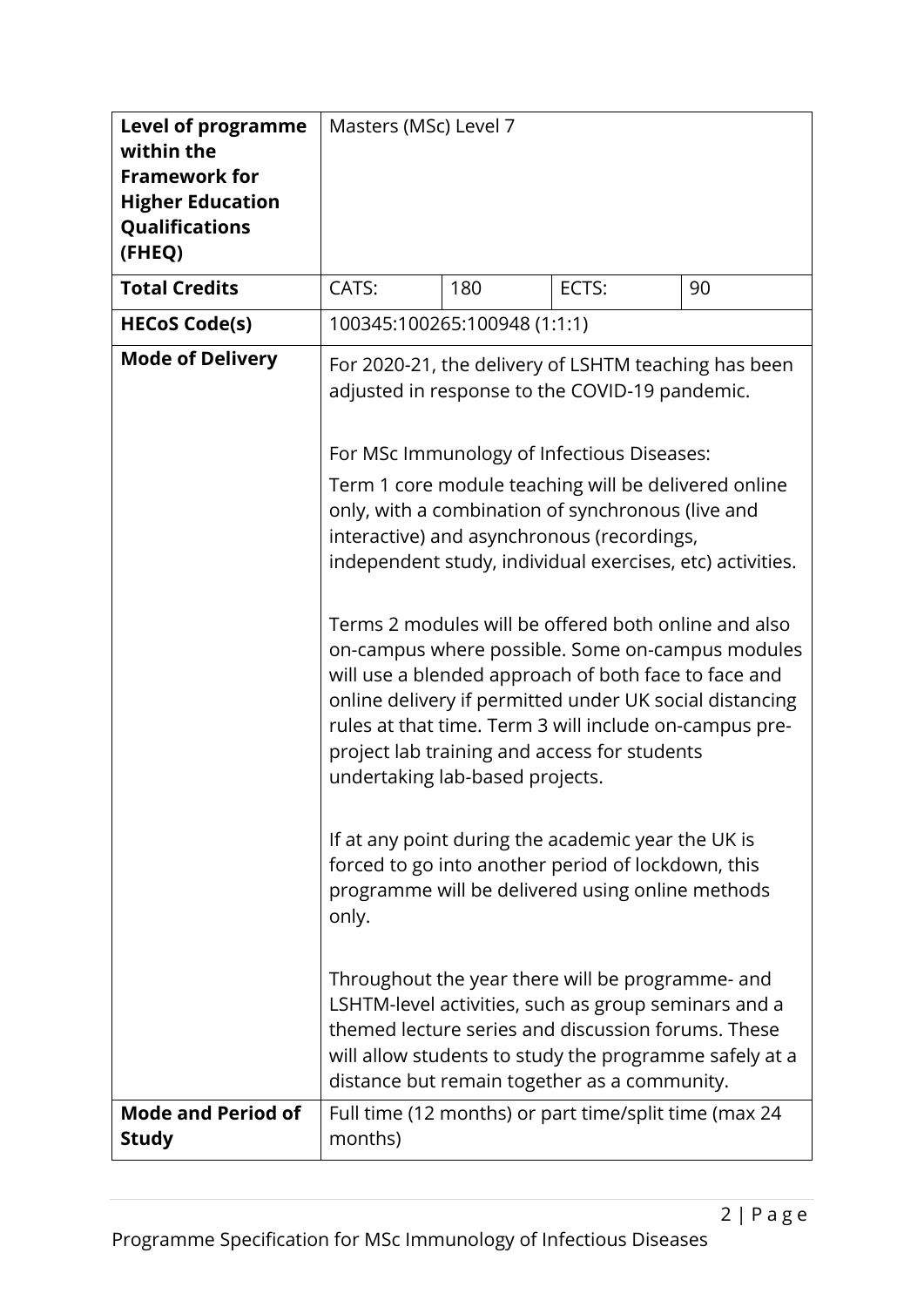| <b>Cohort Entry Points</b>                                  | Annually in September                                                                                                                                                                                                                                                                                                                                                                                                                                                                                                                                                                             |
|-------------------------------------------------------------|---------------------------------------------------------------------------------------------------------------------------------------------------------------------------------------------------------------------------------------------------------------------------------------------------------------------------------------------------------------------------------------------------------------------------------------------------------------------------------------------------------------------------------------------------------------------------------------------------|
| <b>Language of Study</b>                                    | English                                                                                                                                                                                                                                                                                                                                                                                                                                                                                                                                                                                           |
| <b>Re-sit Policy</b>                                        | https://www.lshtm.ac.uk/sites/default/files/academic-<br>manual-chapter-08a.pdf                                                                                                                                                                                                                                                                                                                                                                                                                                                                                                                   |
| <b>Extenuating</b><br><b>Circumstances</b><br><b>Policy</b> | https://www.lshtm.ac.uk/sites/default/files/academic-<br>manual-chapter-07.pdf                                                                                                                                                                                                                                                                                                                                                                                                                                                                                                                    |
| Programme<br><b>Description</b>                             | This programme combines theoretical knowledge and<br>practical training in the immunology of infectious<br>diseases through comprehensive teaching and<br>research methods. Students will gain specialised skills<br>in applying scientific concepts, evaluating scientific<br>data and carrying out modern immunological<br>techniques. Students will benefit from the unique mix<br>of immunology, vaccinology, molecular biology,<br>virology, bacteriology, parasitology, mycology and<br>clinical medicine at the LSHTM.                                                                     |
|                                                             | Infectious diseases represent an increasingly<br>important cause of human morbidity and mortality<br>throughout the world. Vaccine development is thus of<br>great importance in terms of global health. In parallel<br>with this growth, there has been a dramatic increase<br>in studies to identify the innate, humoral or cellular<br>immunological mechanisms which confer immunity to<br>pathogenic viruses, bacteria, fungi and parasites. As a<br>result, increasing numbers of scientists, clinicians and<br>veterinarians wish to develop their knowledge and<br>skills in these areas. |
|                                                             | The flexible nature of the programme allows students<br>to focus on attaining a broader understanding of<br>infectious disease through attending taught units.<br>Students can also undertake an extended research<br>project within groups led by experienced team<br>leaders. Such projects can involve basic investigations<br>of immune mechanisms or applied field based<br>studies.                                                                                                                                                                                                         |
| <b>Date of Introduction</b><br>of Programme<br>(month/year) | The last periodic review of the programme occurred in<br>2015-16.                                                                                                                                                                                                                                                                                                                                                                                                                                                                                                                                 |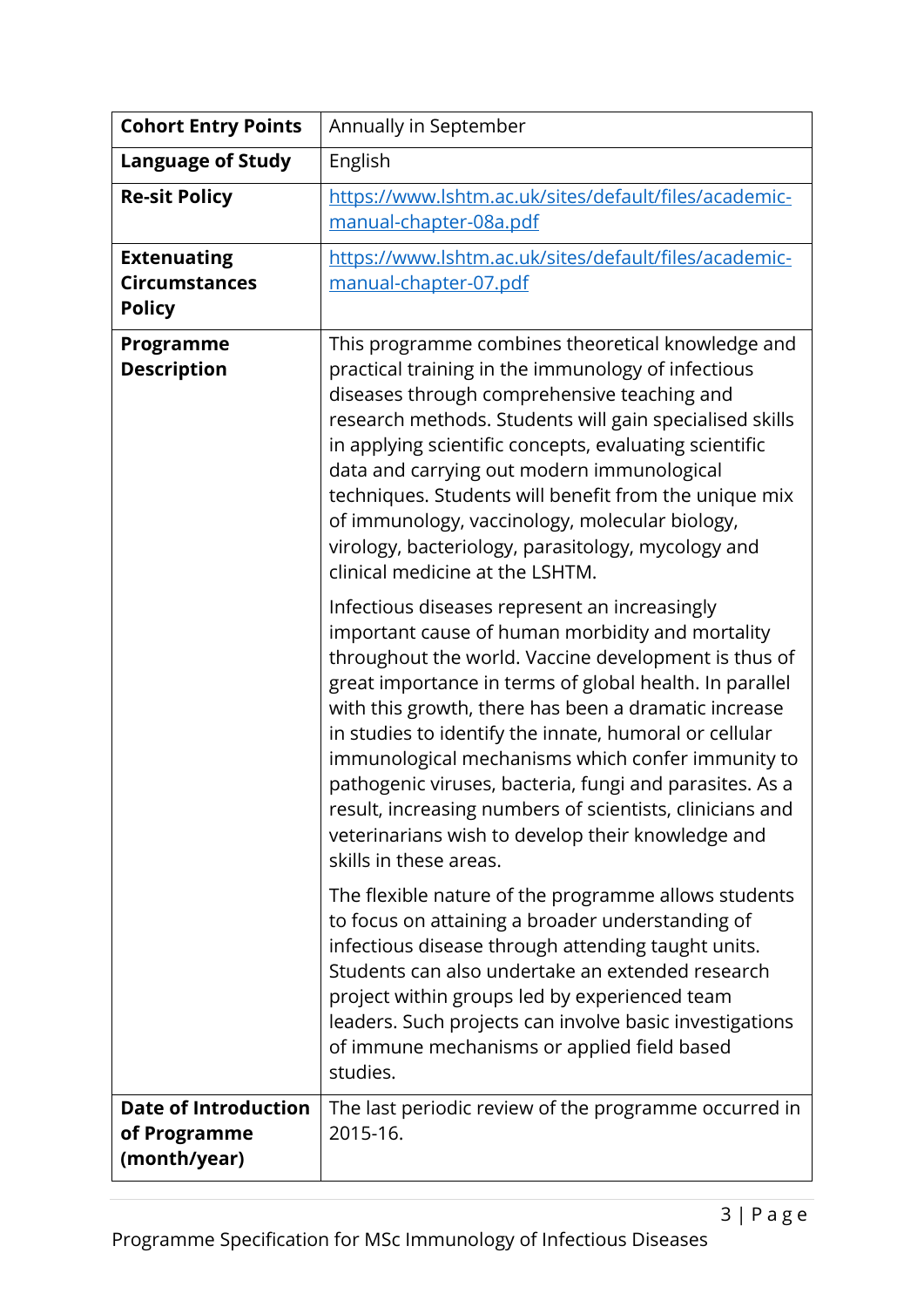| Date of production /                       | Extraordinary revisions made in August 2020 in |
|--------------------------------------------|------------------------------------------------|
| revision of this                           | response to Covid-19 mitigation planning       |
| programme<br>specification<br>(month/year) |                                                |

# **2. Programme Aims & Learning Outcomes**

# **Educational aims of the programme**

The aim of the programme – consistent with the LSHTM's mission to improve health worldwide – is to provide advanced theoretical knowledge and practical training in the immunology of infectious diseases through a comprehensive range of teaching and research methods. It equips students with the range of specialised knowledge and skills in applying scientific concepts, evaluating scientific data and carrying out modern immunological techniques.

# **Programme Learning Outcomes**

By the end of the programme, students will be expected to achieve the following learning outcomes – drawing on material taught across different elements and assessed in a variety of ways.

- (i) demonstrate specialist knowledge and understanding of the basic principles of host immunity to infection against the diverse range of pathogens which confront human populations;
- (ii) apply this specialist knowledge to a range of practical skills and techniques, in particular modern molecular and cellular techniques for assessing immune responses to pathogens;
- (iii) critically assess, select and apply appropriate research methods to investigate basic immunological mechanisms and applied issues in the immunology of infection;
- (iv) critically evaluate primary scientific data and the published scientific literature;
- (v) integrate and present key immunological concepts at an advanced level, both verbally and in written form.

# **Teaching and Learning Strategy**

The programme is taught online and on-campus using a variety of synchronous (live and interactive) and asynchronous (recordings, independent study, individual exercises, etc) teaching methods including: lectures, small group seminars, practicals and group work with peers. All elements of the programme have specific learning objectives, with content designed to help students achieve these outcomes. Students are expected to learn through both directed and self-directed study.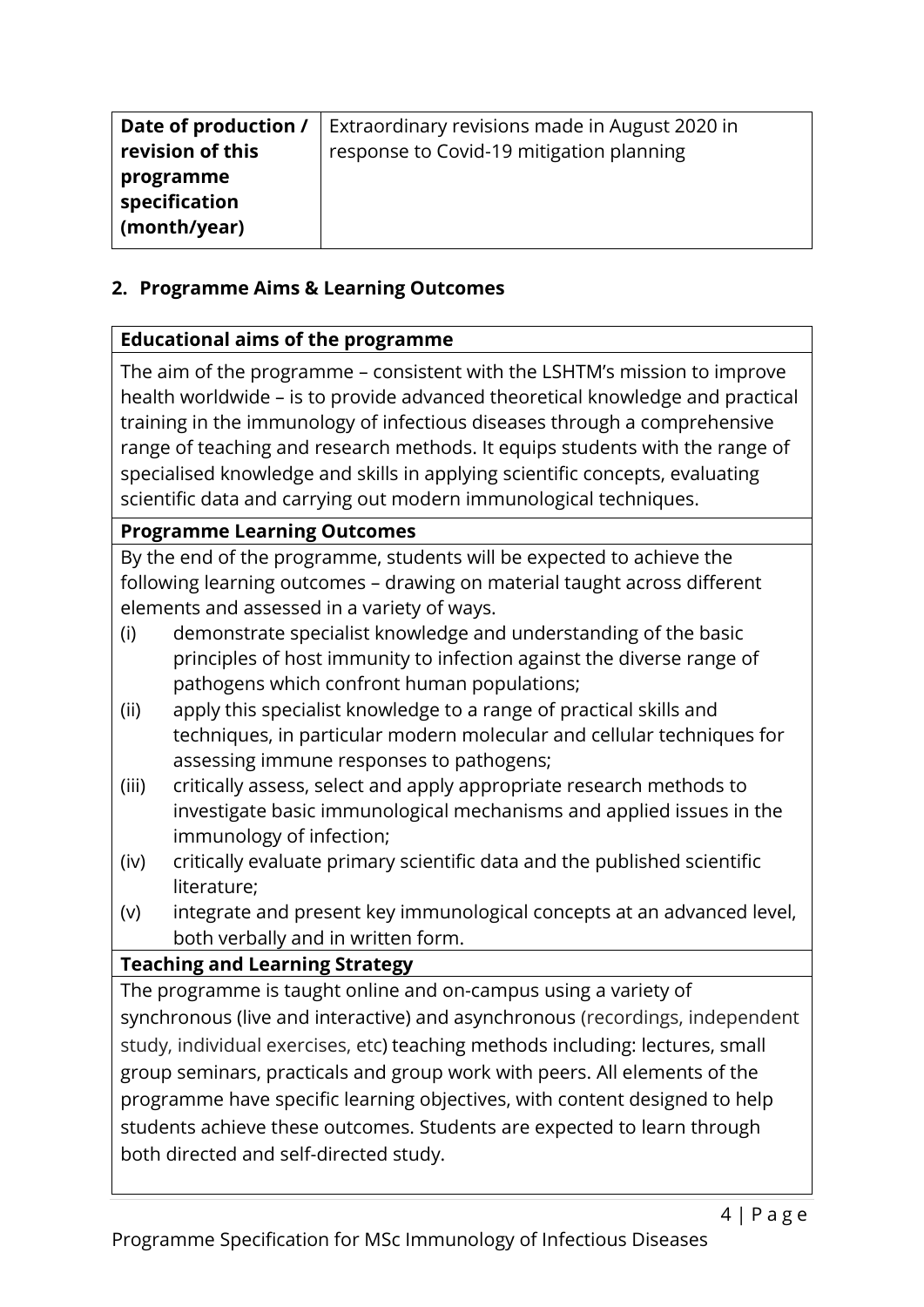### **Assessment Strategy**

The programme is assessed through one online assessment mid Term 1, written assessments during the week before the start of Term 2 delivered online, additional individual module assessments (which may include essays, other written coursework, short written exams, group work, presentations or other methods) delivered either face to face or online in Terms 2 and 3, and a project report in Term 3. Such tasks are designed to assess, via the most appropriate method, whether learning objectives have been met.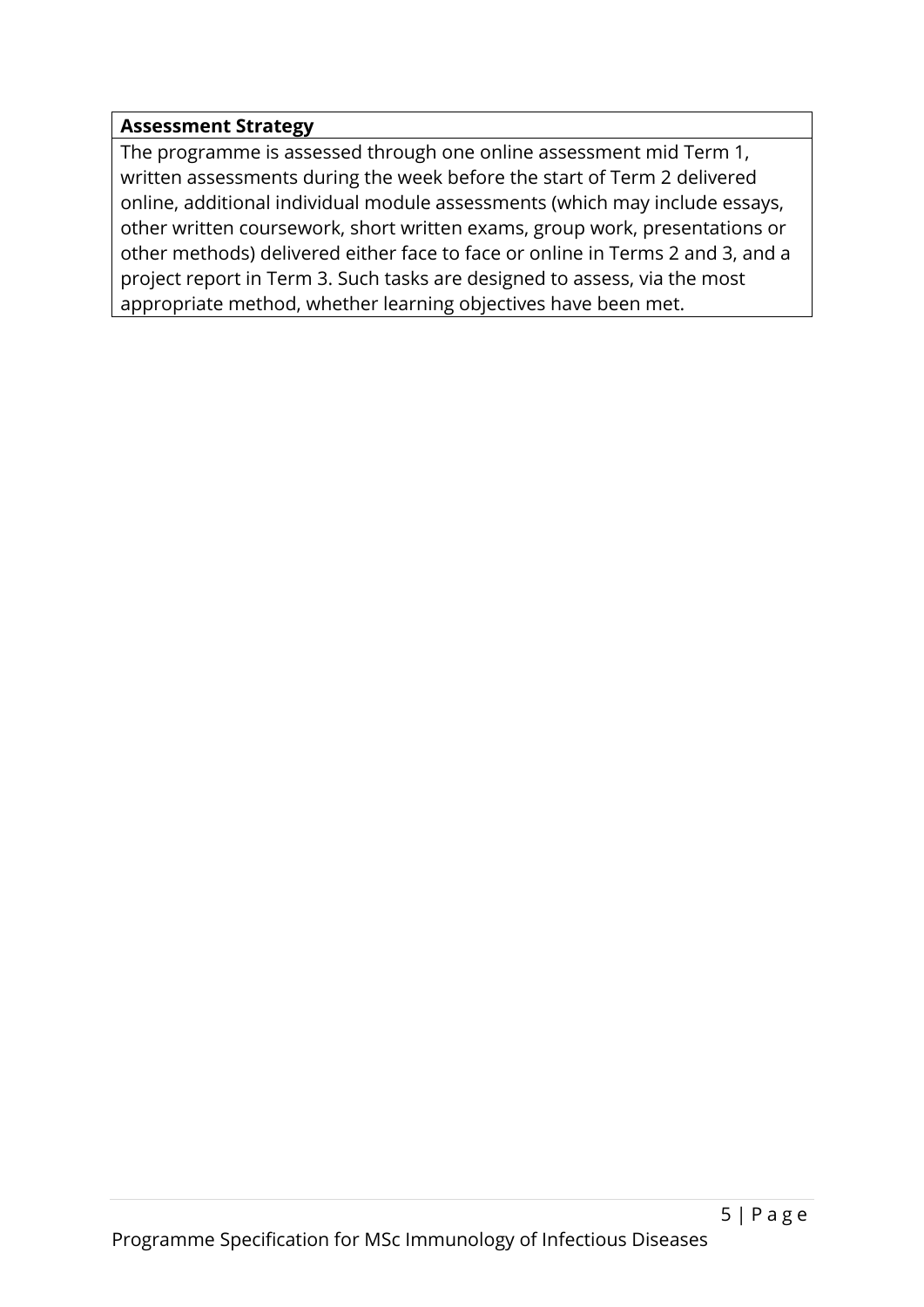### **3. Programme Structure and features, modules, credit assignment and award requirements:**

| <b>Full-time Masters</b> | Term 1 | Term $2/3$ | Term 3 | <b>Total Credits</b> |
|--------------------------|--------|------------|--------|----------------------|
| Compulsory Modules       |        |            |        | 90                   |
| Recommended Modules      |        |            |        | 45                   |
| Project                  |        |            |        | 45                   |

#### *\*\*Without Extended Project\*\**

#### *\*\*With Extended Project\*\**

| <b>Full-time Masters</b>   | Term 1 | Term $2/3$ | Term 3 | <b>Total Credits</b> |
|----------------------------|--------|------------|--------|----------------------|
| Compulsory Modules         |        |            |        | 90                   |
| <b>Recommended Modules</b> |        |            |        |                      |
| <b>Extended Project</b>    |        |            |        |                      |

Module information is correct at the time of publication, but minor amendments may be made subject to approval as detailed in [Chapter 3 of the LSHTM](https://www.lshtm.ac.uk/sites/default/files/academic-manual-chapter-03.pdf)  [Academic Manual.](https://www.lshtm.ac.uk/sites/default/files/academic-manual-chapter-03.pdf) Optional (i.e. recommended non-compulsory) modules listed are indicative and may change from year to year.

<https://www.lshtm.ac.uk/study/courses/changes-courses>

| <b>Term</b>    | <b>Slot</b>    | <b>Module</b><br>Code | <b>Module Title</b>                                   | <b>Module Type</b><br>(compulsory or<br>recommended) | <b>Credits</b><br>(CATS) | <b>Contact</b><br>hours* |
|----------------|----------------|-----------------------|-------------------------------------------------------|------------------------------------------------------|--------------------------|--------------------------|
| 1              | AB1            | 3196                  | Analysis &<br>Design of<br>Research<br><b>Studies</b> | Compulsory                                           | 10                       | 30                       |
| 1              | AB1            | 3120                  | Immunology<br>of Infectious<br><b>Diseases</b>        | Compulsory                                           | 50                       | 201                      |
| 1              | AB1            | 3333                  | Molecular<br>Biology                                  | Recommended<br>(Supplementary)                       | $\Omega$                 | 20                       |
| $\overline{2}$ | C <sub>1</sub> | 3134                  | Advanced<br>Immunology 1<br>(linked)                  | Compulsory                                           | 15                       | 50                       |
| $\overline{2}$ | C <sub>2</sub> | 3144                  | Advanced<br>Immunology 2<br>(linked)                  | Compulsory                                           | 15                       |                          |
| $\overline{2}$ | D <sub>1</sub> | 3158                  | Advanced<br>Training in                               | Recommended                                          | 15                       | 40                       |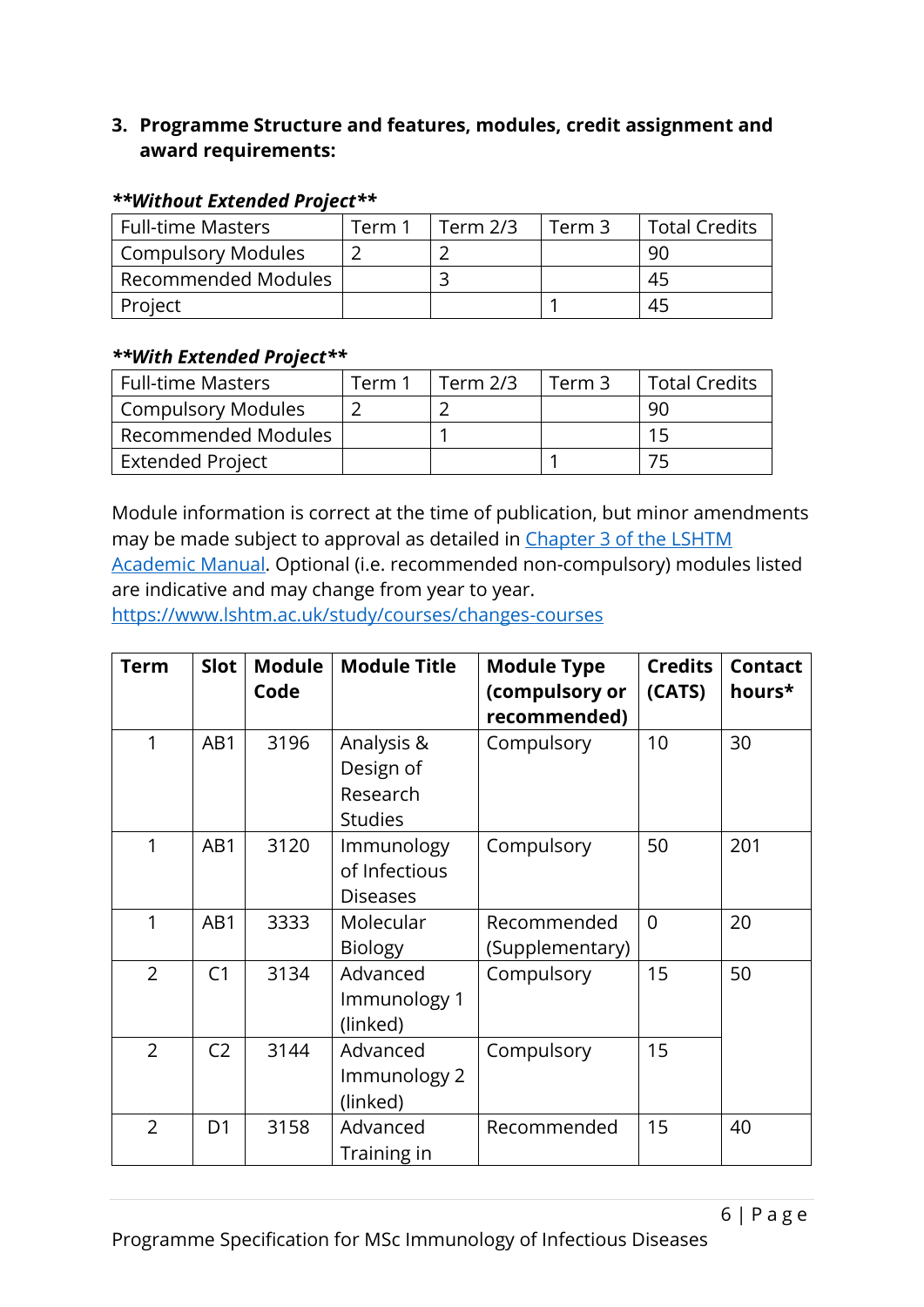|                |                                   |      | Molecular<br><b>Biology</b>                               |             |    |    |
|----------------|-----------------------------------|------|-----------------------------------------------------------|-------------|----|----|
| $\overline{2}$ | D <sub>1</sub>                    | 3167 | Immunology<br>of Clinical<br><b>Diseases</b>              | Recommended | 15 | 28 |
| $\overline{2}$ | D <sub>2</sub>                    | 3177 | Immunology<br>of Parasitic<br>Infection                   | Recommended | 15 | 32 |
| $\overline{2}$ | D <sub>2</sub>                    | 3160 | Molecular<br>Research in<br>Infectious<br><b>Diseases</b> | Recommended | 15 | 54 |
| $2$ and $3$    | D1,<br>D <sub>2</sub><br>and<br>E | 3000 | Extended<br>Project                                       | Recommended | 75 | 80 |
| 3              | E                                 | 3169 | Antimicrobial<br>Chemotherapy                             | Recommended | 15 | 48 |
| 3              | E                                 | 3260 | Cell Biology of<br>Host-Pathogen<br>Interactions          | Recommended | 10 | 40 |
| 3              | E                                 | 3174 | <b>HIV</b>                                                | Recommended | 15 | 60 |
| 3              | E                                 | 3130 | Mycology                                                  | Recommended | 15 | 62 |
| 3              | E                                 | 3465 | Neglected<br>Tropical<br><b>Diseases</b>                  | Recommended | 15 | 60 |
| 3              | E                                 | 3191 | Vaccine<br>Immunology                                     | Recommended | 15 | 55 |

\* Student contact time refers to the tutor-mediated time allocated to teaching, provision of guidance and feedback to students. This time includes activities that take place in face-to-face contexts such as on-campus lectures, seminars, demonstrations, tutorials, supervised laboratory workshops, practical classes, project supervision and external fieldwork or visits, as well as where tutors are available for one-to-one discussions and interaction by email. Student contact time also includes tutor-mediated activities that take place in online environments, which may be synchronous (using real-time digital tools such as Zoom or Blackboard Collaborate Ultra) or asynchronous (using digital tools such as tutor-moderated discussion forums or blogs often delivered through the School's virtual learning environment, Moodle). These contact hours reflect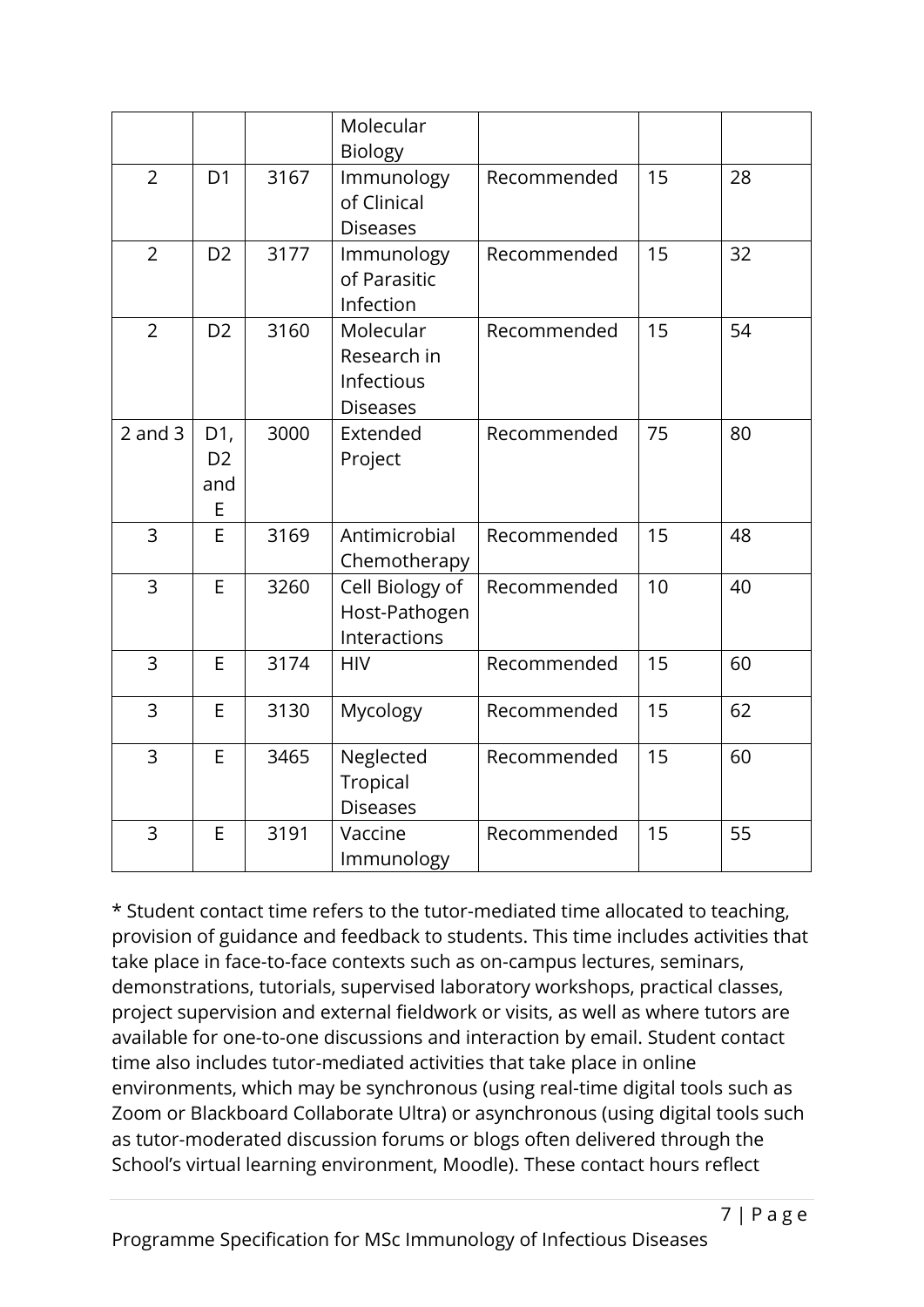provision during the 2019/2020 session. We anticipate that in 2020/2021 there will be fewer hours with tutor presence at specified times and a greater emphasis on directed study such as recorded lectures, recommended readings and guided exercises. Please refer to the individual 2020/2021 module specifications for more detail. This definition is based on the one provided by the [Quality Assurance Agency for Higher Education \(QAA\) Explaining contact](https://www.qaa.ac.uk/docs/qaa/quality-code/contact-hours-guidance.pdf)  [hours \(2011\) guidance document, page 4 available here.](https://www.qaa.ac.uk/docs/qaa/quality-code/contact-hours-guidance.pdf) Student contact time, together with time allocated for independent study and assessment, determines the total student study hours for a module or programme. Although there are separate hours allocated for each of these activities, they should always be clearly linked together to support effective learning.

The London School of Hygiene and Tropical Medicine (LSHTM) defines high quality contact time as structured, focused, purposeful and interactive.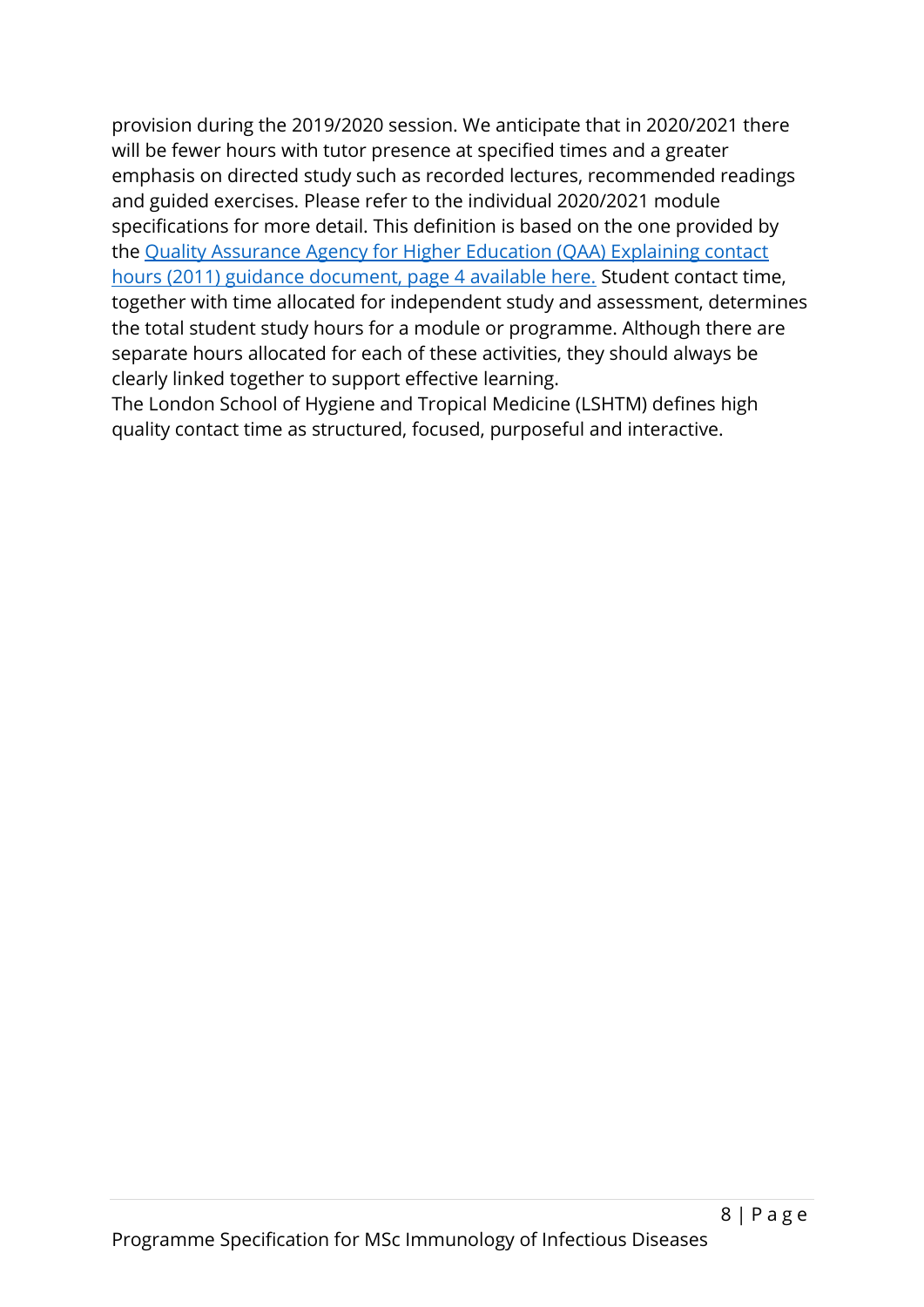# **4: Entry Requirements**

### **Criteria for admission**

Applicants must normally satisfy the LSHTM's general entrance requirements and additional programme-specific entrance requirements to be considered for admission. Applications must be submitted in accordance with the procedures and deadlines given in the web-based or printed prospectus.

In order to be admitted to a postgraduate taught degree programme of the London School of Hygiene & Tropical Medicine, an applicant must:

a) hold a first degree at Second Class Honours standard in a relevant discipline, a degree in medicine at the same standard, or another degree of equivalent awarded by an overseas institution recognised by UK Naric or Barrons.

### **OR**

b) hold a professional qualification appropriate to the programme of study to be followed obtained by written examinations and judged by the LSHTM to be equivalent to a Second Class Honours degree or above.

### **OR**

c) have relevant professional experience or training which is judged by the LSHTM to be equivalent to a Second Class Honours degree or above.

### **AND**

satisfy any additional requirements where prescribed for admission to a specific programme.

For further information, please see

[https://www.lshtm.ac.uk/study/how-apply/applying-masters-degree](https://www.lshtm.ac.uk/study/how-apply/applying-masters-degree-london/you-apply-msc)[london/you-apply-msc](https://www.lshtm.ac.uk/study/how-apply/applying-masters-degree-london/you-apply-msc)

### **English language entry requirements**

# **Band B**

It is essential that all students have a good command of the English language to benefit from their studies at the LSHTM.

As part of the application process, applicants are required to demonstrate how they meet the LSHTM's minimum English language requirements. This is particularly important for applicants requiring a Tier 4 Student visa, as the UK